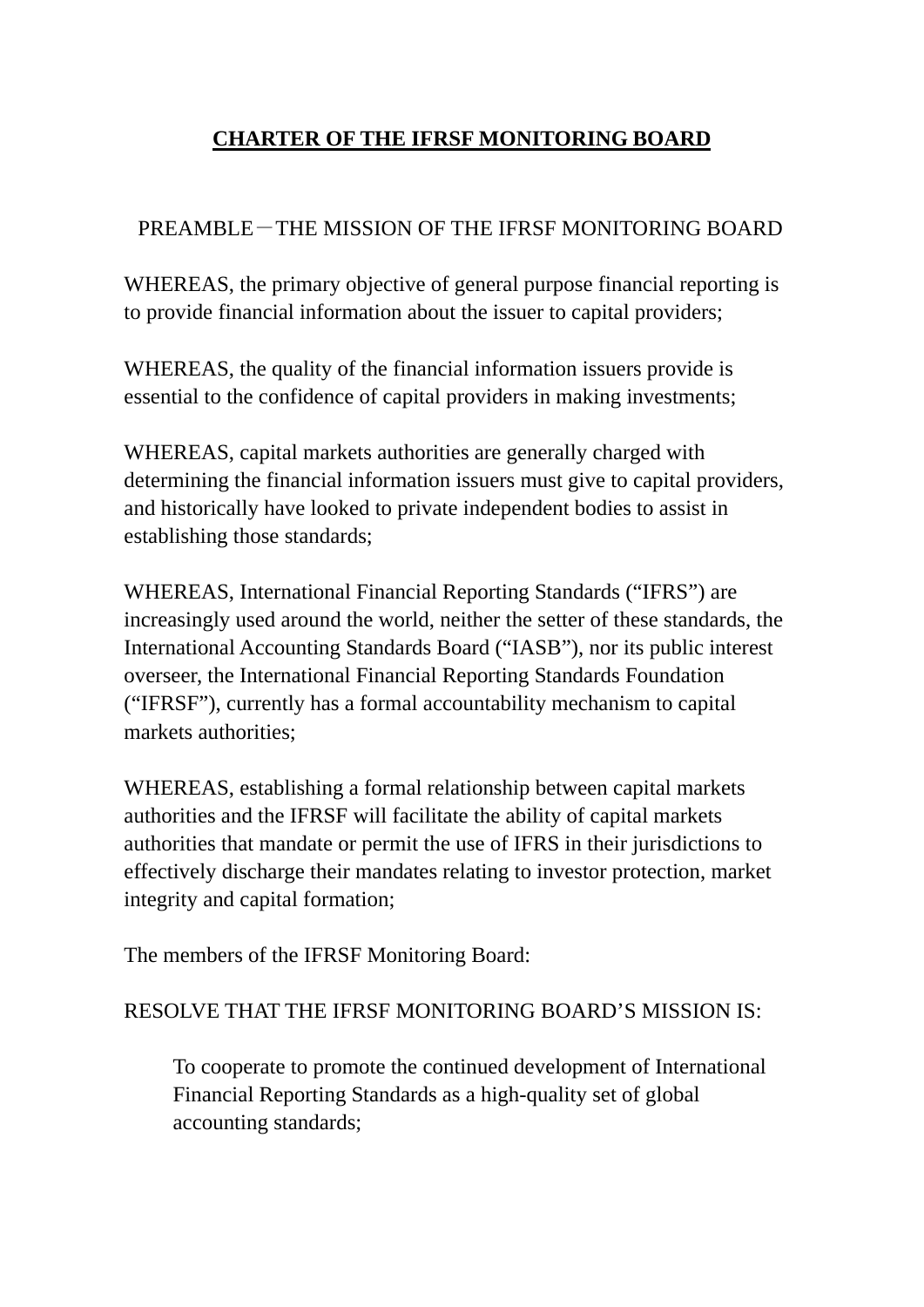To monitor and reinforce the public interest oversight function of the IFRSF, while preserving the independence of the IASB. In that regard:

To participate in the selection and approval of the IFRSF Trustee $<sup>1</sup>$  $<sup>1</sup>$  $<sup>1</sup>$ </sup> appointments; and

To advise the IFRSF Trustees with respect to the fulfillment of their responsibilities, in particular with respect to regulatory, legal and policy developments that are pertinent to the IFRSF's oversight of the IASB and appropriate sources of IFRSF funding;

To discuss issues and share views relating to International Financial Reporting Standards, as well as regulatory and market developments affecting the development and functioning of these standards;

DECIDE to carry out its mission, to assemble together, in the IFRSF Monitoring Board, governed by the present Charter having regard to the IFRSF Governance Review and in pursuit of constituting an effective and sound governance structure around the activities of the IFRSF.

## **Article 1 Description of the IFRSF Monitoring Board**

 $\overline{a}$ 

- A. The IFRSF Monitoring Board is a group of capital markets authorities that are responsible for setting the form and content of financial reporting in their jurisdictions, have a responsibility to protect and advance the public interest and are strongly committed to supporting the development of high quality international accounting standards, as demonstrated by satisfaction of the Monitoring Board membership criteria as set forth in Appendix  $A^2$  $A^2$ .
- B. The IFRSF Monitoring Board is composed of members and

<span id="page-1-0"></span><sup>1</sup> The terms "IFRSF Trustee" and "IFRSF Trustees" in this Charter have the same definition as "Trustees" in the 2009 Constitution of the IFRSF, as amended from time to time, available at www.iasb.org.

<span id="page-1-1"></span><sup>2</sup> The IFRSF Monitoring Board undertakes periodic assessment of members in accordance with assessment processes and consequences shown in Appendix B.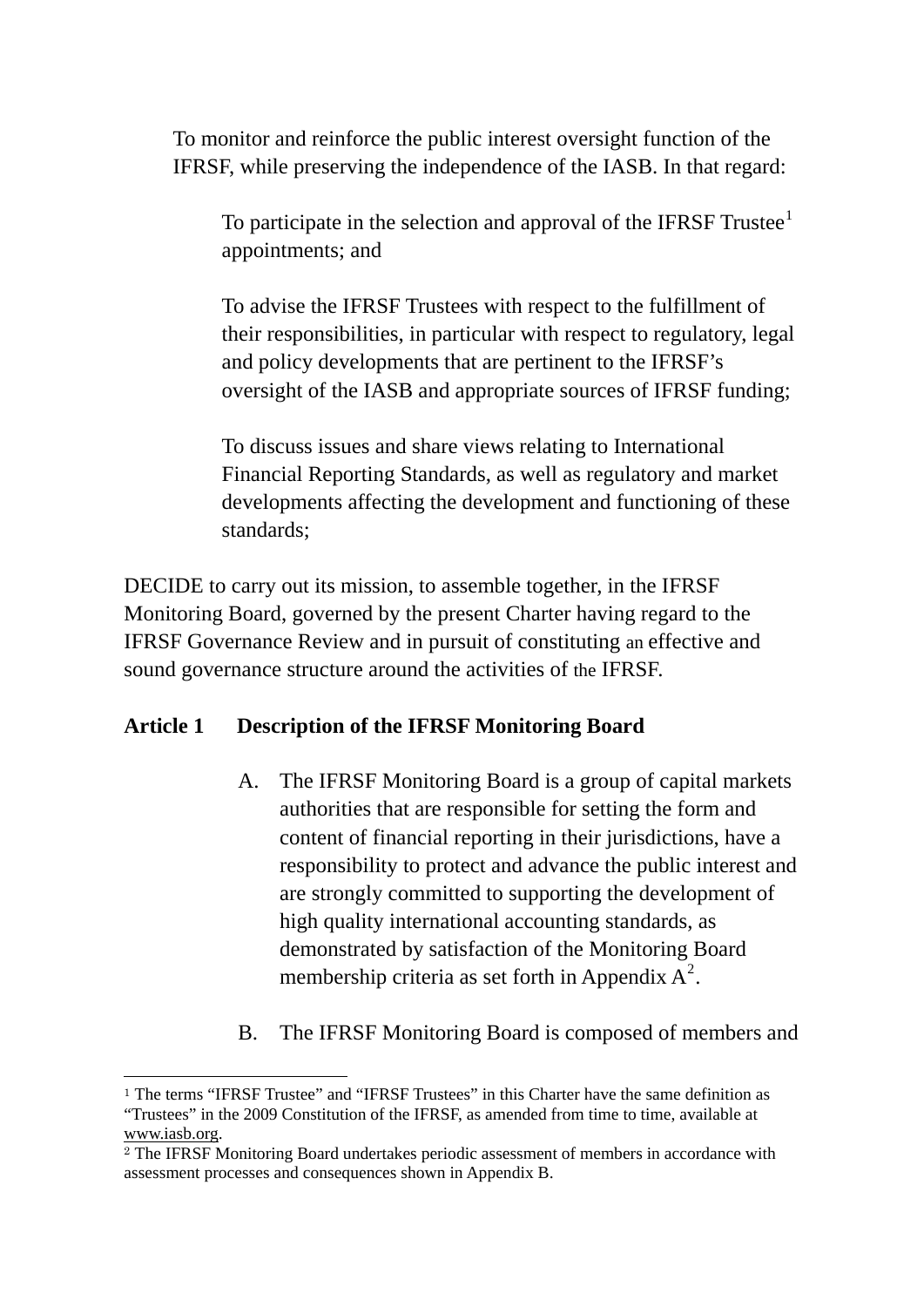observers as set forth at Appendix C. The IFRSF Monitoring Board may in the future include representatives of other capital markets authorities as described in subparagraph A as members.

C. The IFRSF Monitoring Board is not a legal entity.

# **Article 2 Role and Duties of the IFRSF Monitoring Board**

The role and duties of the IFRSF Monitoring Board are as described in the Memorandum of Understanding among the founding members of the IFRSF Monitoring Board and the Chairperson of the IFRSF Trustees on behalf of the IFRSF, as modified from time to time.

# **Article 3: Organization of the IFRSF Monitoring Board**

- A. The Chair of the IFRSF Monitoring Board shall rotate among its members. Each term as chair will last two years.
- B. The Chair of the IFRSF Monitoring Board shall provide the group's secretariat services.
- C. The IFRSF Monitoring Board will not have a budget. Each member of the IFRSF Monitoring Board will pay its own expenses related to participation in the IFRSF Monitoring Board.

# **Article 4 Chair**

The Chair will be chosen from among the IFRSF Monitoring Board members and will serve for a term of two years.

The Chair, inter alia:

A. shall preside over IFRSF Monitoring Board meetings, including proposing relevant questions for discussion and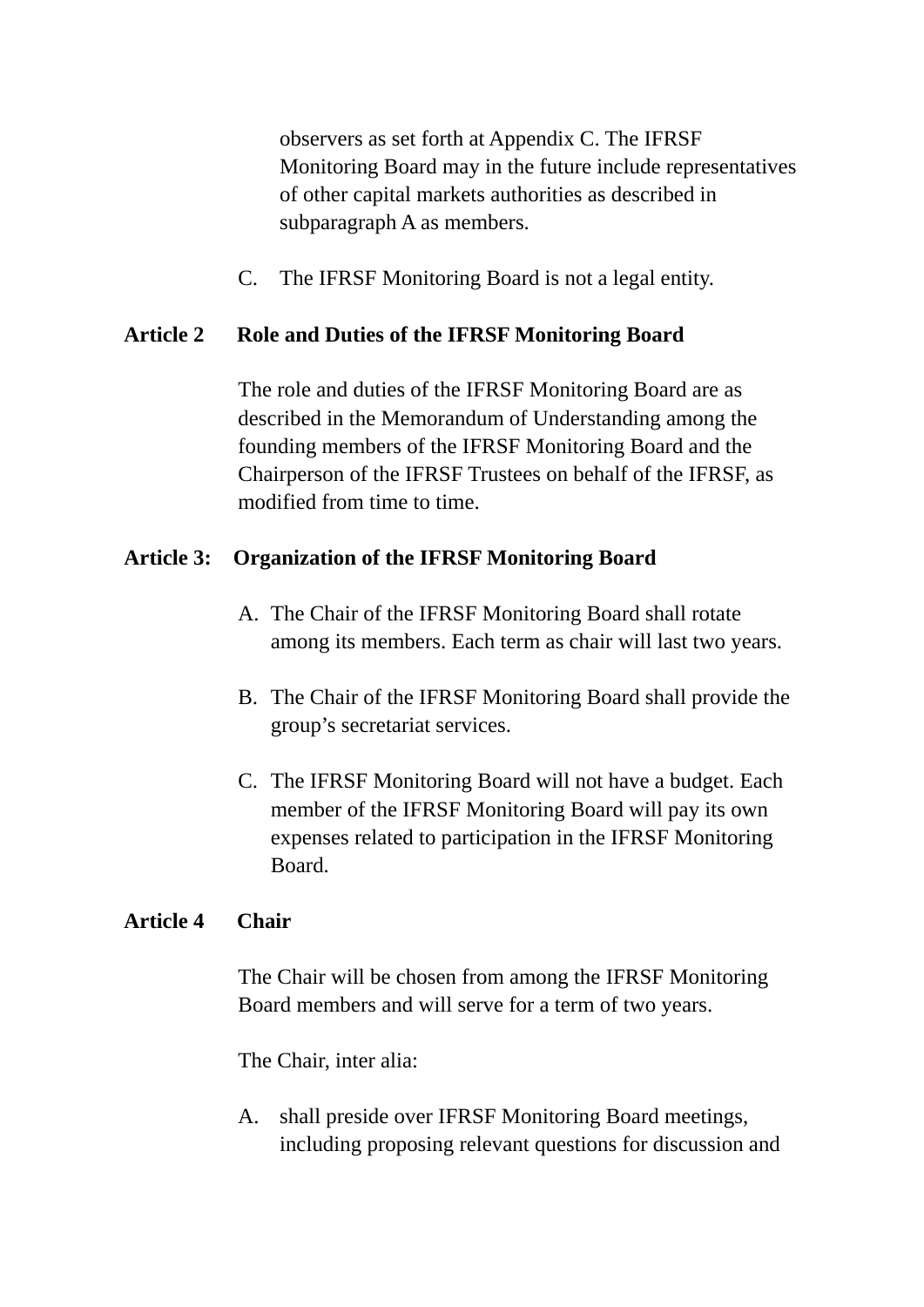membership votes;

- B. shall serve as the liaison between the IFRSF Monitoring Board and other organizations;
- C. shall schedule IFRSF Monitoring Board meetings as required by this Charter, including those with representatives of the IFRSF and the IASB, and shall establish a draft agenda for distribution to and consultation with the IFRSF Monitoring Board Members in advance of meetings;
- D. as appropriate, shall propose committees of the IFRSF Monitoring Board to the membership, which shall be agreed and appointed in accordance with the voting procedure set out in Article 9 of the Charter; and
- E. shall provide leadership for IFRSF Monitoring Board deliberation on issues relevant to the current and future status of public interest oversight of the IFRSF and International Financial Reporting Standards.

## **Article 5 New Members**

- A. Decisions regarding whether to admit new members to the IFRSF Monitoring Board shall be made by consensus. New members must meet the membership criteria in Article 1.A.
- B. Prospective member organizations shall provide the IFRSF Monitoring Board with a declaration, signed by an authorized official, that the prospective member organization has reviewed and accepts the Charter of the IFRSF Monitoring Board.

## **Article 6 Observers**

A. The IFRSF Monitoring Board members, by consensus, may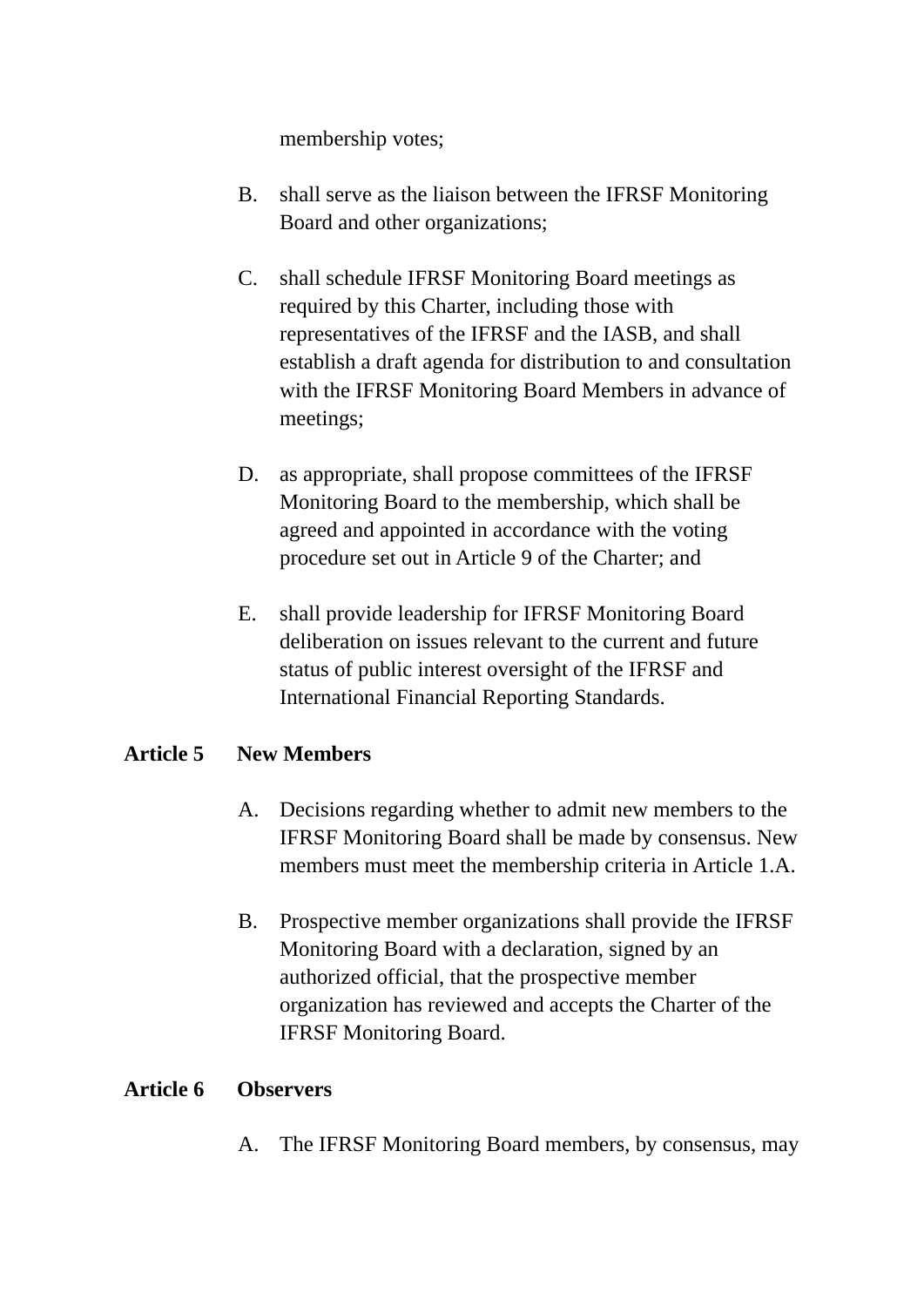admit certain organizations to be observers to the IFRSF Monitoring Board.

- B. Observers may attend any meeting of the IFRSF Monitoring Board, unless decided otherwise by its members.
- C. Observers shall not vote in any IFRSF Monitoring Board decisions, but may share their views with IFRSF Monitoring Board members in discussions surrounding IFRSF Monitoring Board decisions.

## **Article 7 Meetings**

- A. The IFRSF Monitoring Board will meet at least annually on its own.
- B. The IFRSF Monitoring Board will meet at least annually with all or a quorum of the IFRSF Trustees, the Chairperson of the IFRSF Trustees, and/or the Chairpersons of the IFRSF Trustees and the IASB.
- C. The Chair shall provide advance notice regarding meetings to the IFRSF Monitoring Board members and observers.
- D. The Chair shall prepare and transmit a proposed agenda to the IFRSF Monitoring Board members and observers in advance of meetings. IFRSF Monitoring Board members and observers may contribute items to the agenda.

## **Article 8 Attendance**

- A. IFRSF Monitoring Board members and observers should endeavor to attend all Monitoring Board meetings.
- B. The leader of each IFRSF Monitoring Board member and observer will be the member's representative on the IFRSF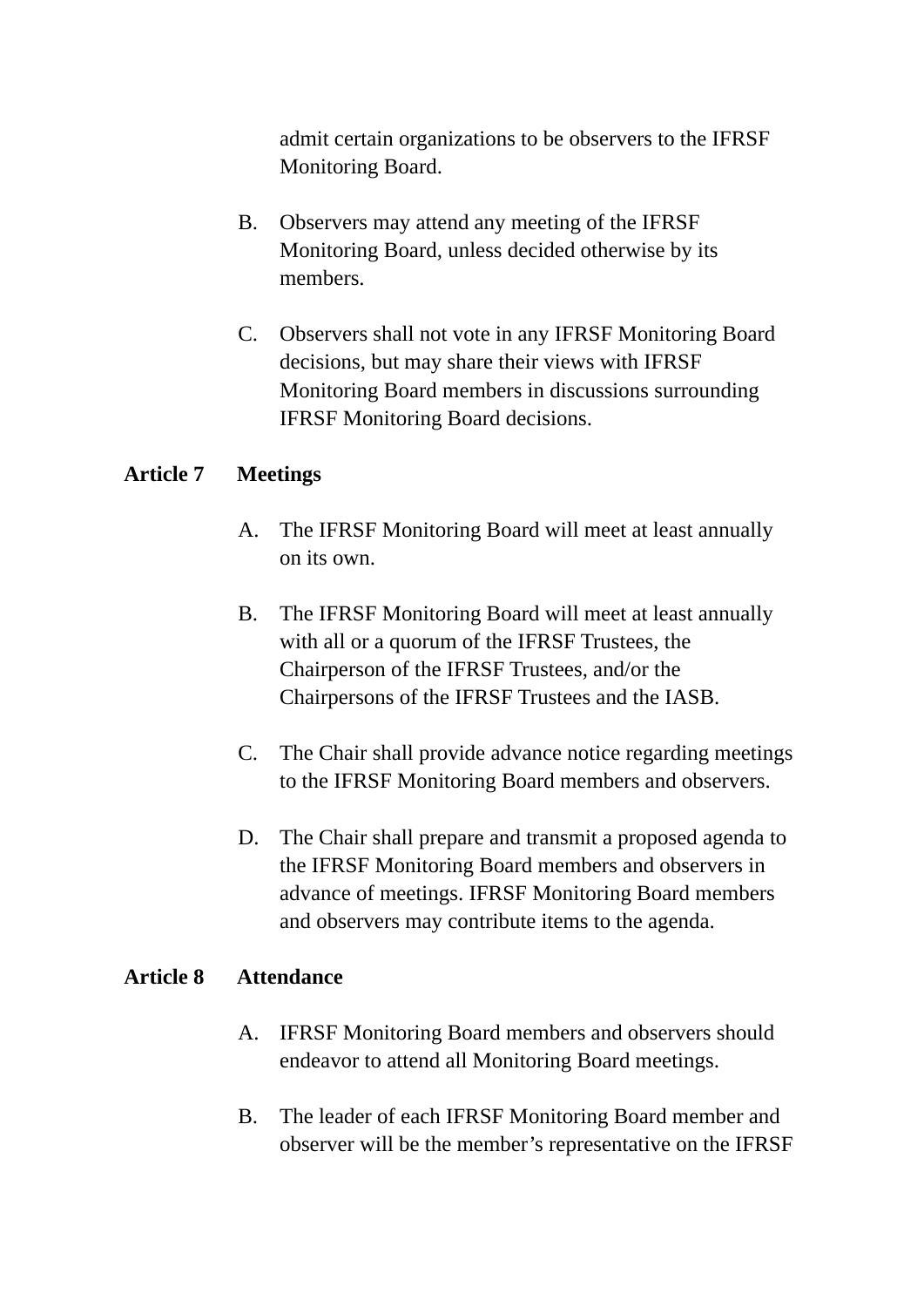Monitoring Board. In exceptional circumstances, the leader may designate another senior official from a Monitoring Board member to represent it as necessary and appropriate. Additional persons from each organization may also attend as necessary and appropriate.

C. A member of the IFRSF Monitoring Board may not occupy more than one seat on the IFRSF Monitoring Board, even if representing a separate organization.

## **Article 9 Voting**

- A. Decisions of the IFRSF Monitoring Board, including the selection of a chairperson, shall be made by consensus among its members.
- B. Whenever, in the judgment of the Chair, any action by the IFRSF Monitoring Board must be taken which should not be postponed until the next meeting, the Chair shall request that the IFRSF Monitoring Board members vote without meeting. Votes may be cast in person or by mail, phone, facsimile or e-mail.

## **Article 10 Termination**

The IFRSF Monitoring Board members may terminate the IFRSF Monitoring Board at any time by consensus.

## **Article 11 Amending the Charter**

- A. The Charter can be amended by consensus of IFRSF Monitoring Board members.
- B. The Charter may be amended by the IFRSF Monitoring Board members at any meeting thereof or by vote without a meeting as provided in Article 9, Subparagraph B.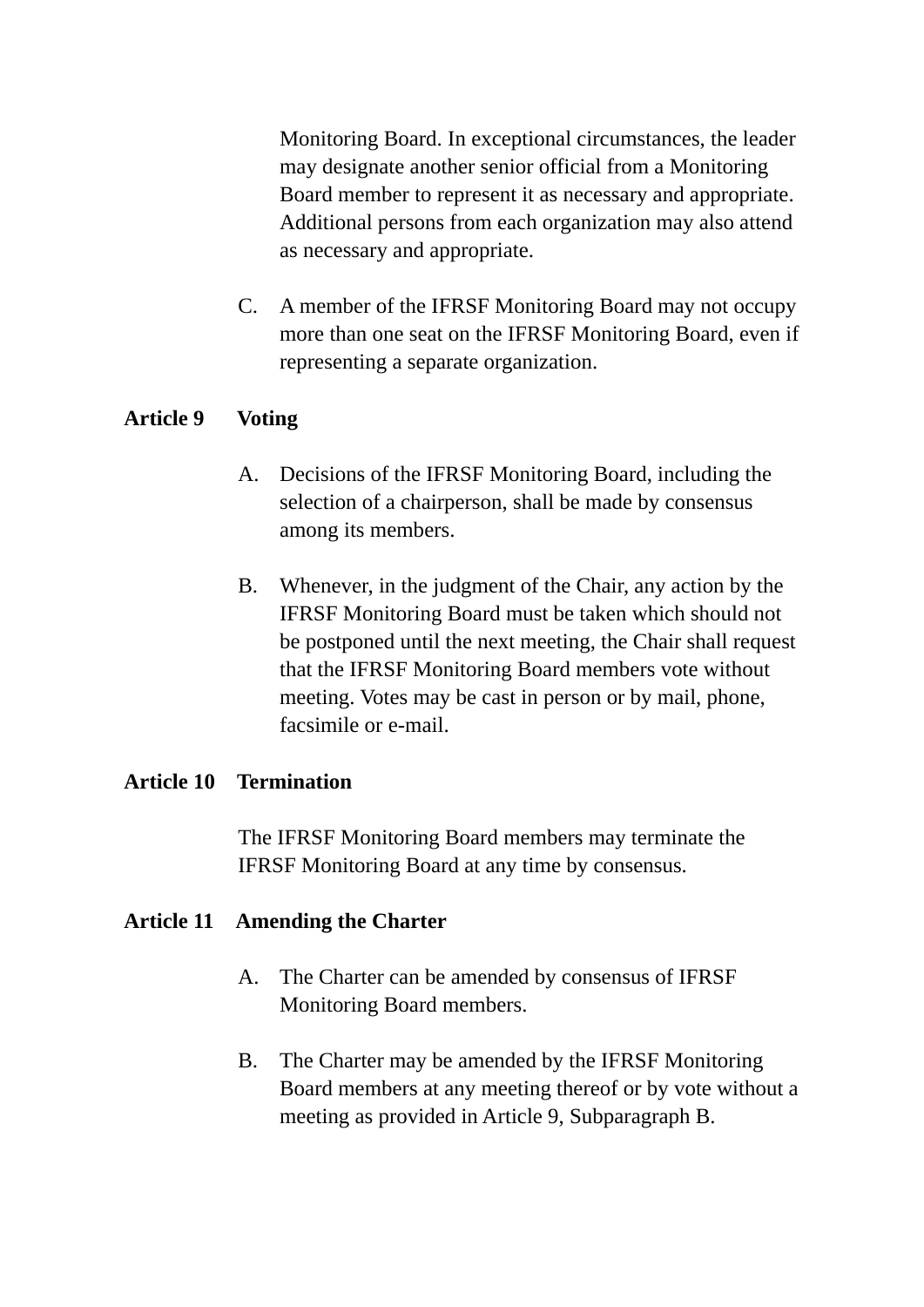# **APPENDIX A**

#### **Membership Criteria:**

#### *General*

(a) The member must be a capital market authority responsible for setting the form and content of financial reporting in its jurisdiction; with a responsibility to protect and advance the public interest; and strongly committed to supporting the development of high quality international accounting standards.

#### *Use of IFRSs*

- (b) The jurisdiction has made a clear commitment to moving towards application of IFRSs and promoting global acceptance of a single set of high quality international accounting standards as the final goal. This commitment is evidenced by the jurisdiction mandating or permitting application of IFRSs to consolidated financial statements of companies raising capital in its relevant market with the effect of actually exhibiting prominence of IFRS application, or having made a decision on a transition to such a status to take place in a reasonable period of time.
- (c) The IFRSs to be applied should be essentially aligned with IFRSs developed by the IASB, with possible exceptions limited to cases where certain standards or parts thereof are not relevant for economic or other conditions or could be contrary to public interest in the jurisdiction. Any flaw in following due process in developing certain standards or parts thereof could also allow for exceptions or temporary suspensions.

#### *Quantitative elements*

(d) The jurisdiction can be regarded a major market for capital-raising in the global context based on the size of market capitalization, the number of listed companies and cross-border capital activity.

#### *Qualitative elements*

(e) The jurisdiction makes financial contributions to the setting of IFRSs on a continuing basis.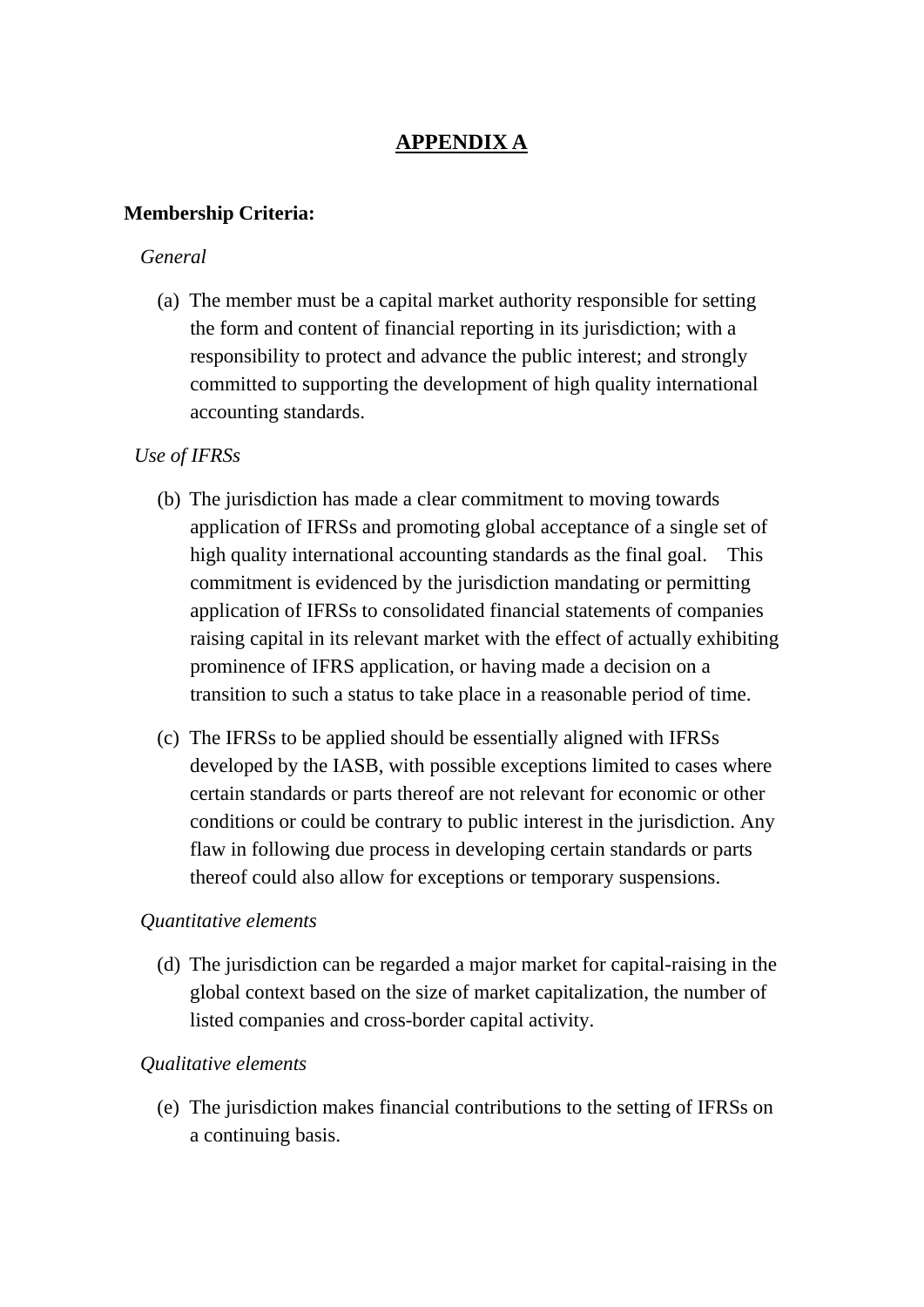- (f) The jurisdiction has in place and in operation a robust enforcement mechanism to ensure proper implementation of relevant accounting standards.
- (g) The relevant national or regional standard-setting body, where it exists, is committed to actively contributing to the development of IFRSs.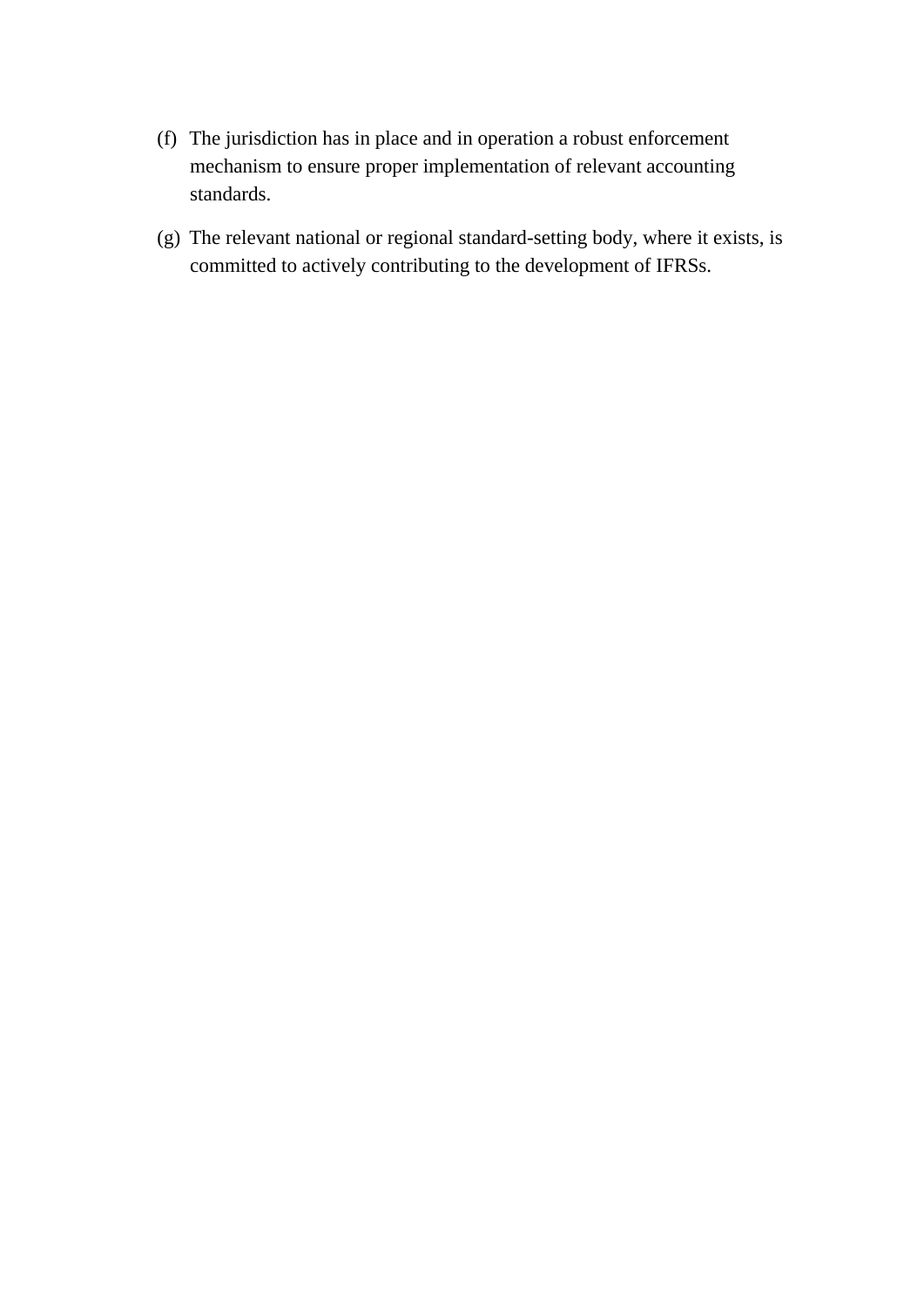## **APPENDIX B**

#### **Assessment Processes and Consequences:**

#### *Periodic review of existing members*

- (a) Periodic review will take place every three years, starting in 2013, with possible *ad hoc* reviews as appropriate.
- (b) The review will start with a self-assessment by each member, complemented by additional information and data from other sources.
- (c) Eligibility of continued Monitoring Board membership will be assessed against the criteria with due consideration of the evolution over time towards full compatibility with all criteria.
- (d) If an existing member is found not to be fully or materially meeting the criteria, depending on the degree of non-eligibility, its voting rights could be suspended as decided by members other than the member in question.
- (e) If the situation under (d) above is not remedied by the time of the subsequent periodic review, or if there are clear signs of further material infringement of the criteria, its membership could be revoked by consensus of the other members.

#### *Selection process for new members*

- (f) The selection of new members will start in 2013, at which time the Monitoring Board will designate eligible candidates against the agreed membership criteria.
- (g) If a candidate does not currently meet certain criteria, but demonstrates clear potential for filling the gap in a reasonable period of time, it may be made eligible for reapplication.

#### *Note:*

The Monitoring Board will evaluate the mechanisms used in member jurisdictions to integrate IFRSs into the reporting regimes for domestic issuers and the extent to which they contribute to the prominence of IFRSs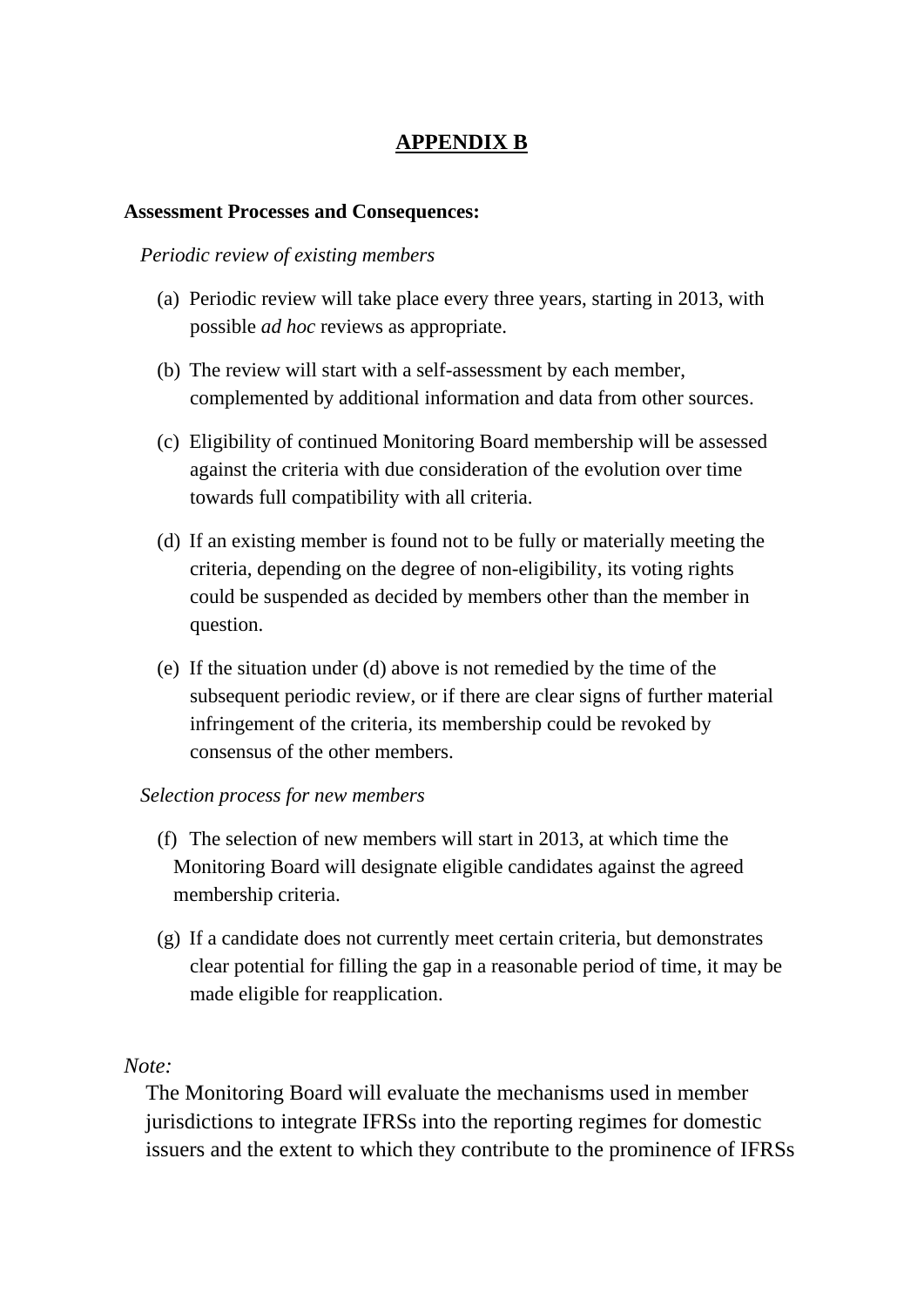in the member's capital market, beginning with the 2016 periodic review of members against the membership criteria.